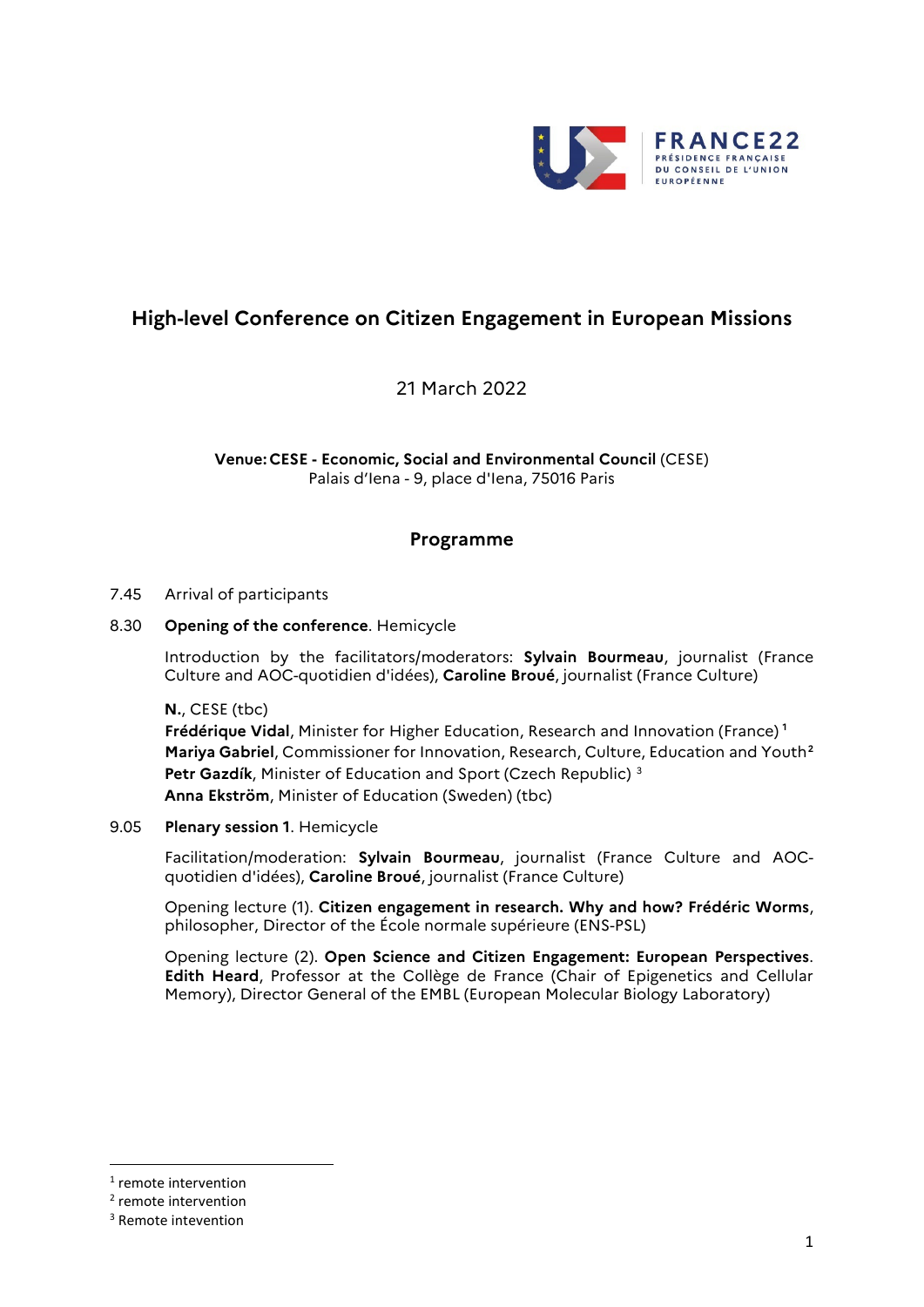9.45 **Plenary session 2.** Hemicycle.

**Round table. Practices of engagement and the "deliberative/participatory turn" in research**

Facilitation/moderation: **Sylvain Bourmeau**, journalist (France Culture and AOCquotidien d'idées), **Caroline Broué**, journalist (France Culture)

**Frédérique Chlous,** Professor at the National Museum of Natural History **Ângela Guimarães**, Coordinator of the competence centre on participation and deliberative democracy, European Commission Joint Research Centre (JRC) **Yves Mathieu,** co-director de of the agency Missions Publiques **Jana Kolar**, Chair of the ESFRI (European Research Infrastructure Forum) Board **Nicolas Ngô,** Head of the Department of Science-Society Relations at the MESRI DGRI

10.45 Break

11.00 Workshop session (5 parallel workshops in the CESE workshop rooms)

- Workshop 1 (s 301). **"Adaptation"**. Adapting to climate change: helping at least 150 EU regions and communities to become resilient to climate change by 2030 Coordination: **IHEST** - Institut des Hautes Études pour la Science et la Technologie

- Workshop 2 (s 225). **"Cancer"**. Working with the European Cancer Plan to improve the lives of over 3 million people by 2030 through prevention, cure and solutions for living longer and better

Coordination: **Christine Chomienne**, Professor Emeritus Inserm-University of Paris, Vice-President of the "Cancer" Mission Board

- Workshop 3 (s 245). **"Ocean and waters"**. Restoring our ocean and aquatic environment by 2030

Coordination: **François Galgani**, Researcher, oceanographer and biologist, member of the Assembly of the "Oceans" Mission

- Workshop 4 (hemicycle). **"Cities"**. Establish more than 100 climate-neutral and smart cities by 2030 and encourage all other cities to follow suit by 2050

Coordination: **Françoise Guaspare-Gal**, Senior policy advisor at the Representation of Île-de-France to the EU, member of the "Cities" Mission Assembly

- Workshop 5 (s 229). **"Soil"**. A pact for healthy soils in Europe: 100 "living laboratories" and "beacons" to lead the transition to healthy soils by 2030

Coordination: **Jean-François Soussana**, INRAE Vice-President in charge of international policy, member of the "Soil" Mission Board

- 12.45 Break
- 14.00 **Plenary session 3**. Hemicycle

Round table discussion. **European Missions and Foundations, between advocacy and philanthropy. What actions to encourage citizens' involvement in research?** 

Facilitation/moderation: **Sylvain Bourmeau**, journalist (France Culture and AOCquotidien d'idées)

**Delphine Moralis,** Philea Philanthropy European Association **Virginie Troit,** Executive Director of the French Red Cross Foundation **Romain Troublé**, Director, Tara Foundation

### 14:45 Coffee break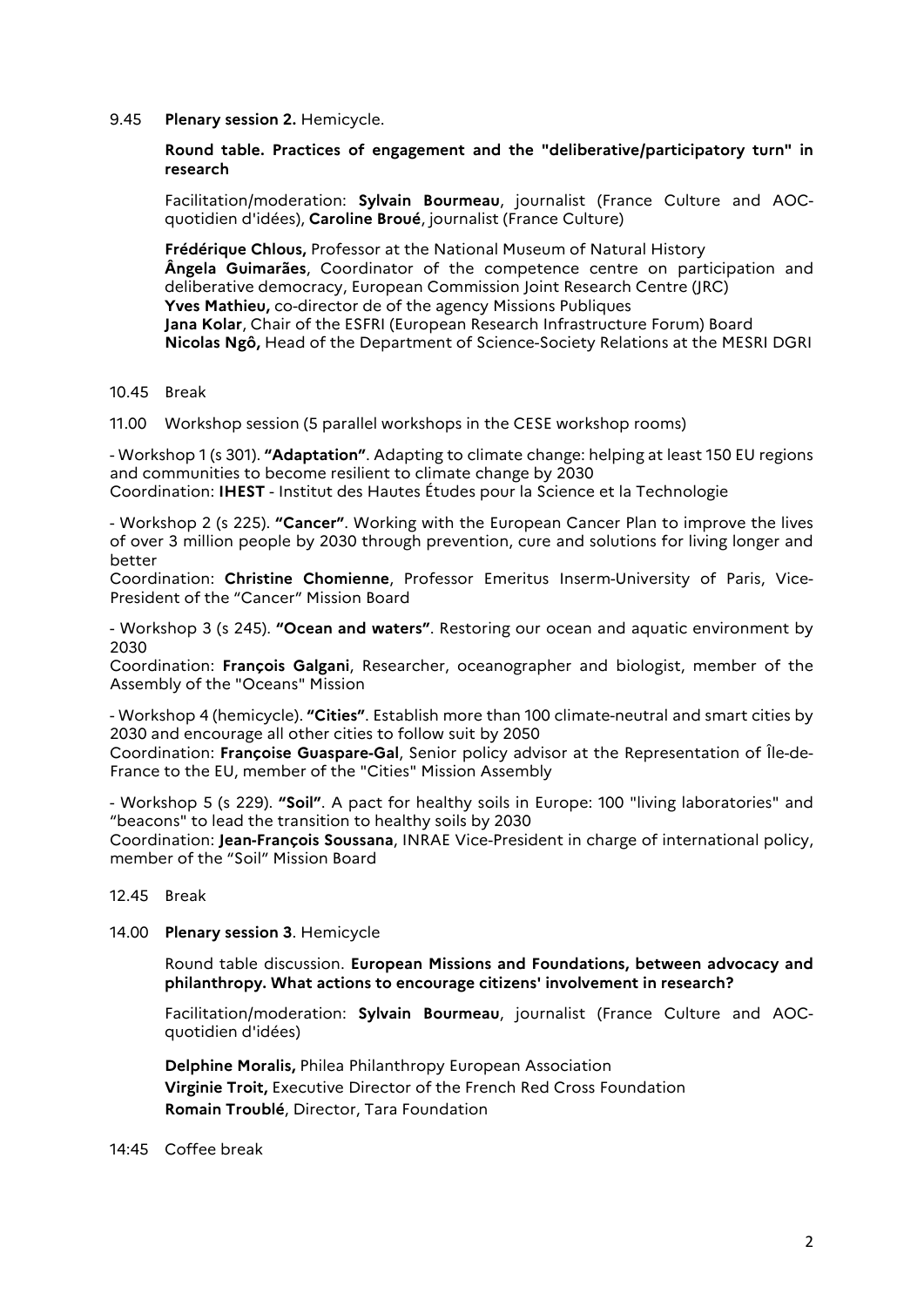#### 15.15 **Plenary session 4**. Hemicycle

**European Missions for Youth. Youth for European Missions. Youth, environment, community, inclusion, participation and engagement.**

Facilitation/moderation: **Sylvain Bourmeau**, journalist (France Culture and AOCquotidien d'idées)

In partnership with Université Paris Est Créteil, French Ministry of National Education, Youth and Sports, and CNAJEP

With the participation of **Amandine Orsini**, professor at the Université Saint-Louis (Brussels)

16.15 **Plenary session 5**. Hemicycle

**Restitution of the workshops** (10-15 minutes per workshop)

Facilitation/moderation: **Sylvain Bourmeau**, journalist (France Culture and AOCquotidien d'idées)

17.25 **Plenary session 6**. Hemicycle

Facilitation/moderation: **Sylvain Bourmeau**, journalist (France Culture and AOCquotidien d'idées)

**Concluding remarks (1)**. Bruno Maquart, President of Universcience, on behalf of the ECSITE Presidency

**Concluding remarks (2)**. Pascal Lamy, Chairman of the Board of the Mission "Oceans" and author of the report Investing in the European future we want, Report of the independent High Level Group on maximising the impact of EU Research & Innovation Programmes (2017) **[4](#page-2-0)**

17.40 **Closing**. Hemicycle

Facilitation/moderation: **Sylvain Bourmeau**, journalist (France Culture and AOCquotidien d'idées)

**François Houllier**, President of IFREMER, Allenvi and the Scientific Council of the conference

**Jean-Éric Paquet**, Director General for Research and Innovation (RTD), European Commission

**Claire Giry**, Director General for Research and Innovation, on behalf of the French Presidency

18.00 End of the conference

<span id="page-2-0"></span> <sup>4</sup> remote intervention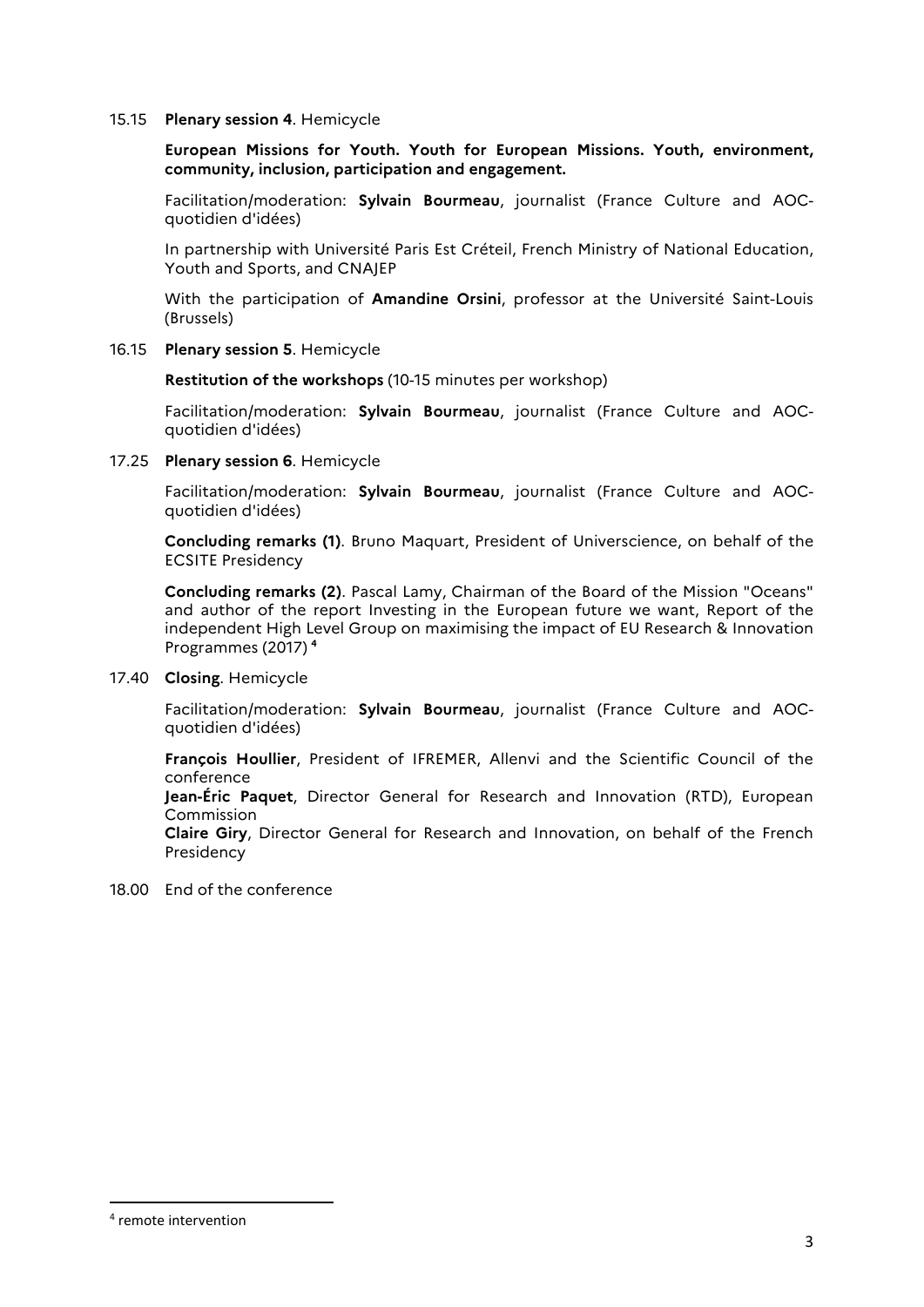## **Civil Society and Research Forum for European Missions (21 March 2022)**

| <b>BOOTHS</b>                 |                                                                              |                                                                                                                                                        |  |
|-------------------------------|------------------------------------------------------------------------------|--------------------------------------------------------------------------------------------------------------------------------------------------------|--|
| Name of the project<br>holder |                                                                              | <b>Booth title</b>                                                                                                                                     |  |
| $\mathbf{1}$                  | European<br>Commission                                                       | EU Missions: with and for citizens                                                                                                                     |  |
| 2 <sup>2</sup>                | <b>Association des</b><br><b>Conseils en</b><br>Innovation                   | #jesuisEUcolo                                                                                                                                          |  |
| $\mathbf{3}$                  | L'Arbre des<br>Connaissances                                                 | Fostering the engagement of scientists and young people in<br>science-society relations                                                                |  |
| $\overline{4}$                | <b>Association La</b><br>Fresque du Climat                                   | The Climate Fresk                                                                                                                                      |  |
| 5 <sup>5</sup>                | <b>CNAJEP</b>                                                                | Engaging together for a sustainable and inclusive Europe                                                                                               |  |
| 6                             | <b>European Network</b><br>of Living Labs -<br><b>EnoLL</b>                  | ENoLL: Empower everyone to innovate                                                                                                                    |  |
| $\overline{z}$                | <b>Grenoble INP - UGA</b>                                                    | The European Universities Community (EUC) Initiative                                                                                                   |  |
| 8                             | Muséum national<br>d'Histoire naturelle                                      | Participatory science at the Museum: a partnership between<br>citizens and researchers at the heart of society's issues                                |  |
| 9                             | <b>NetZeroCities</b>                                                         | <b>NetZeroCities</b>                                                                                                                                   |  |
| 10                            | Association<br>Française pour<br>l'Etude du sol (AFES)<br><b>&amp; INRAE</b> | Let's mobilise around soil as a non-renewable resource! (AFES)<br>Participatory sciences and soils: the structuring of the French<br>community (INRAE) |  |
| 11                            | Fondation<br>Tara<br>Océan                                                   | Discovering marine sciences                                                                                                                            |  |
| 12                            | <b>OPERAS AISBL</b>                                                          | How to engage citizens in science: concrete actions by the<br>European Research Infrastructure OPERAS                                                  |  |
| 13                            | <b>Open Source Politics</b>                                                  | The participatory platform of the Conference on the Future of<br>Europe: exchanges and results                                                         |  |
| 14                            | <b>OCÉANOPOLIS</b>                                                           | ARCTIC 2100                                                                                                                                            |  |